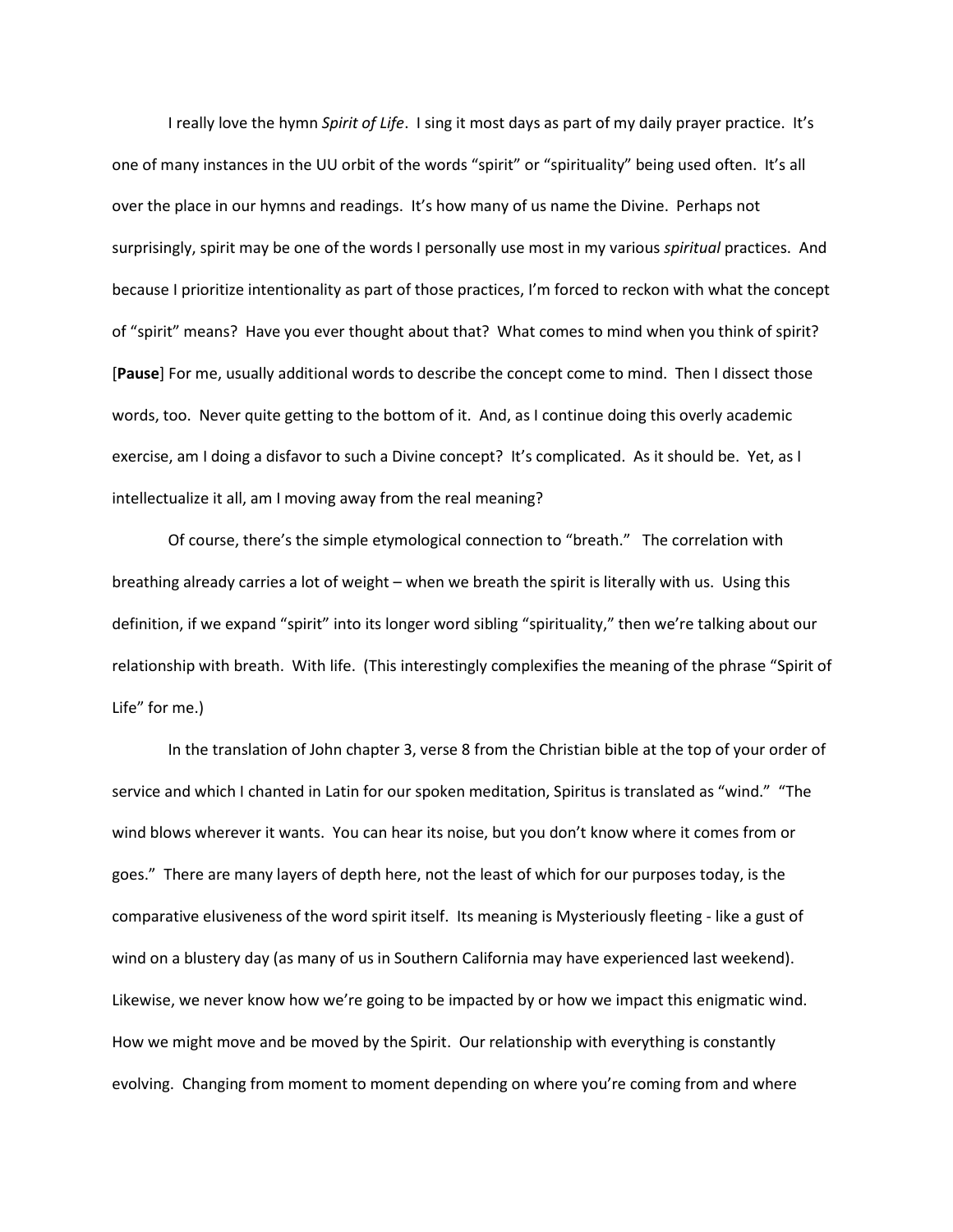you're going. As the verse says, "the same thing happens to anyone who has ever been born of the spirit." "Anyone born of this elusive wind." *You* also go wherever *you* want as you're continually impacted by the spirit around you. This correlates with the definition of spirituality that most often works for me. Spirituality is my ever-emerging relationship with everything known and unknown. Yet these are still just words desperately trying to describe something that by this very definition is at least partially unknowable. If not mostly. Or even entirely.

You see, words are just symbols. Signposts that point to something else. Sometimes it's easy to connect the symbol to the symbolized. For example: you point to a rock and say "rock" and there's little question about your meaning. It gets a little more complicated if you're talking to someone who doesn't speak the same language as you; yet, even then, you can point directly at the thing and the translation barrier starts clearing up relatively quickly. Subjective experiences are a little harder to pinpoint than an object though. And, I would say that spirit and spirituality are just that - subjective experiences and not a uniquely identifiable object or creature. I know many folks might believe that spirit is indeed a unique creature that exists (often represented as a dove in some Christian traditions). I'm choosing to set that possibility aside for today. It's my conviction that the words - the *symbols* - we choose matter. They're not insignificant. Especially in the way they impact one's behavior. And, for me, thinking of spirit and spirituality as relational and experiential feels so much more divine, powerful, and, well, relational than some outside force working alone; providing a stronger possibility than other objectified alternatives of helping me encounter each of my myriad daily interactions with a sacred respect. An open spirit.

So, how do we nurture that kind of relationship? How do we experience spirituality when the concept itself is ambiguous at best? For me, it's takes practice. One might even call it: "spiritual practice." **[short pause and smile]** I had to pray this week to keep writing this sermon. I hadn't prayed for a few days and I can always tell when I haven't been caring for my spiritual needs because I start feeling blocked (there was a long time between writing the last sentence and this one). I literally had to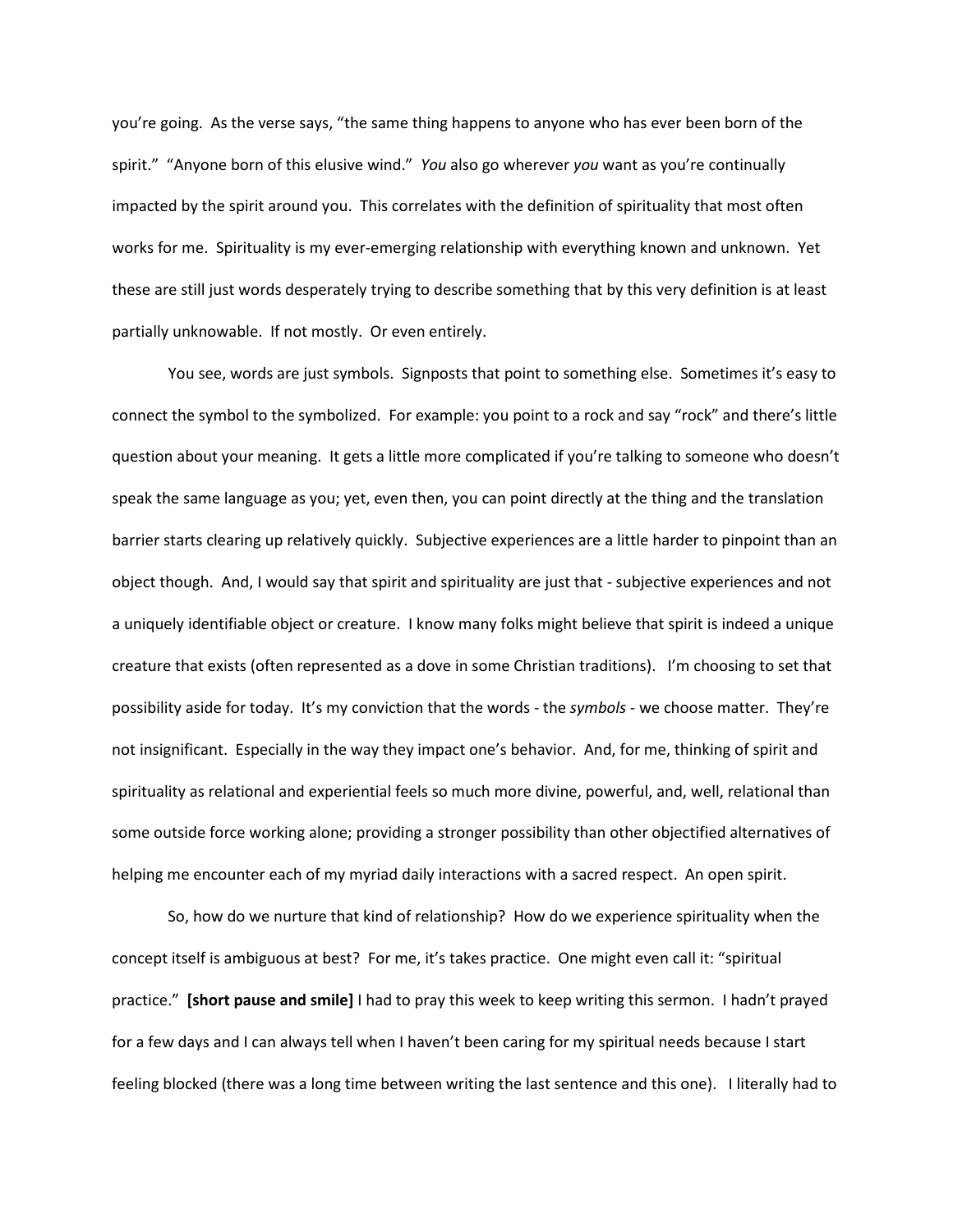practice what I'm preaching about. Let alone writing a sermon, when I haven't been practicing my spirituality, other important and seemingly simple cognitive abilities start becoming more difficult. Like names of people (which are already a challenge for me) start to escape me even more – sometimes I just can't locate a person's name to whom I might feel very close. Like a mentor or even sometimes family members. I just don't have access to those brain files when everything is muddled in my heart. Then of course embarrassment or even guilt seeps in, which doesn't help anything. I feel less grounded *and* I feel less inspiration (from the Latin word inspirare, another word often translated to spirit). When I don't practice my spirituality, I feel lifted away from the connections that hold me safe and close, while also somehow stuck in that airborne position. I inevitably start dreaming about not being able to keep my feet on the ground. It can be downright scary.

But, then I prayed. Using my prayer beads as a physical guide, I began with my usual body scan (checking in with each part of my body from head to toe; remembering that I'm not just a floating brain), followed by singing *Spirit of Life*. Again, like usual. I offered gratitude for all the good fortune in my life. And, I named the Divine. Using the word "Spirit" a whole bunch. (If you want to learn more about this specific prayer ritual and other spiritual practices in our UU context, I highly recommend the book *Everyday Spiritual Practice* edited by Rev. Scott Alexander.) So, as I was praying, little-by-little, I was re-connecting with the holy. With whole-ness. Tearing up, my heart began to open to inspirare. To inspiration. To Spirit. And I was set free from my momentary stuckness.

Spiritual practice grounds us and liberates us. My favorite line from *Spirit of Life* captures this Mysterious contradiction so well – "roots hold us close, wings set us free." Among many other things, we sit and walk and meditate; pray, sing, dance, draw, write poetry, and read divine words to settle our hearts. To get us unstuck. To connect us to ourselves and that which is bigger than ourselves. Spirituality is relational.